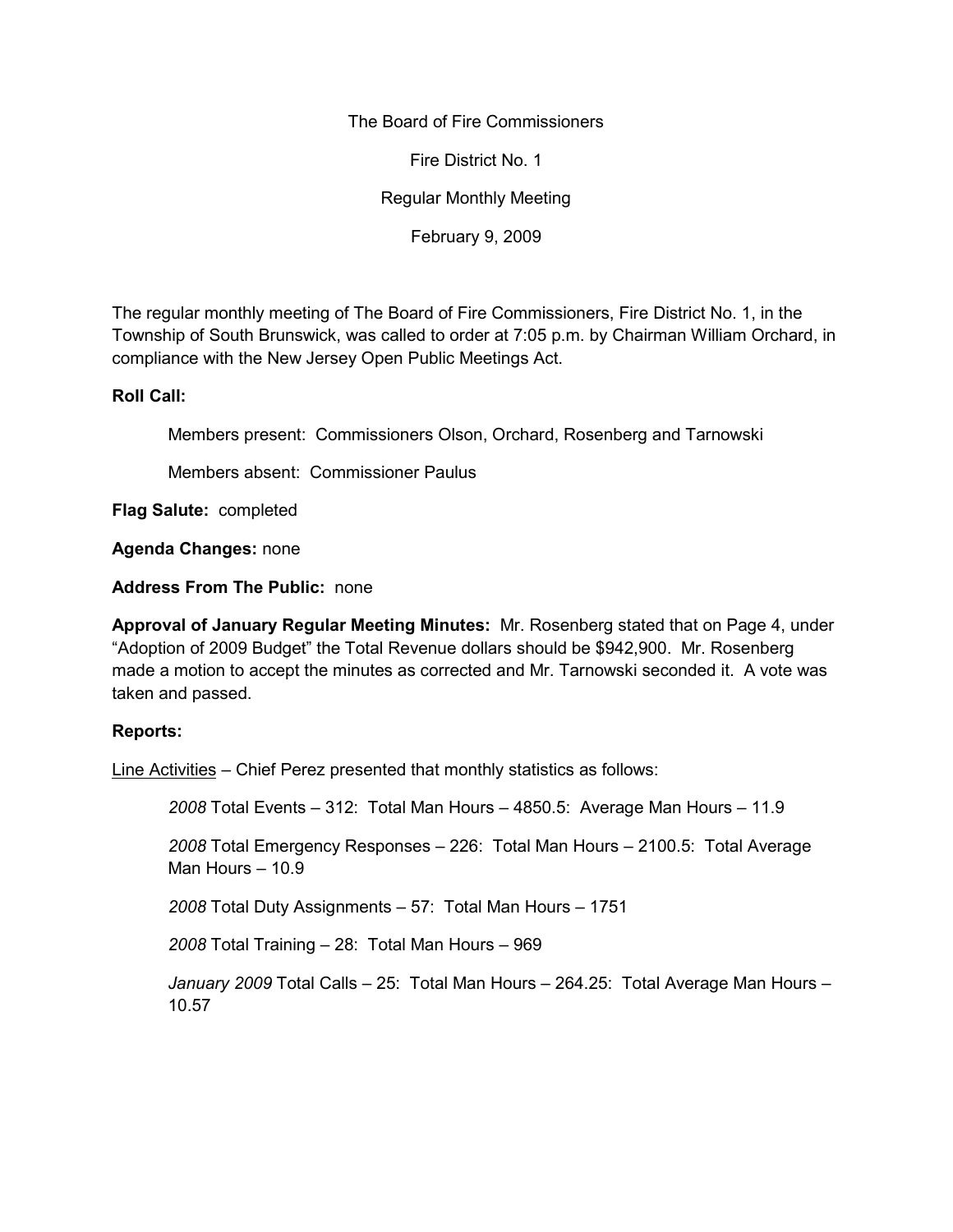The Chief also reported the following:

- 1. Two members will begin Firefighter One Training on January 2<sup>nd</sup>
- 2. Chiefs Association met last month and outlined the following goals for 2009:
	- a. Three Fire Companies will work closer together.
	- b. There will be four joint drill training sessions.
	- c. Completion of the 3 District Standard Operating Procedures will be by 9/09.
- 3. Brian Spahr will attend the Joint Board meeting for the Chiefs
- 4. The County Chiefs Meeting is this weekend.

President – Two members are still out on medical leave and the Vice President is on a requested leave of absence.

Treasurer's Report – Mr. Rosenberg presented his report (file copy attached). He reposted that the check is ready for the two Chiefs vehicles, when they are delivered. He noted that there is approximately a \$75K surplus.

Fire Coordinator – Mr. Corris presented his report and highlighted the following:

- 1. Progess is being made on the inventory and noted that wall mounts are still needed for the sledgehammers.
- 2. The Training Trailer is still at Station 23. Also, the water problem was identified and repaired. Finally, Vermitox has addressed and corrected the mouse problem.
- 3. Engine 221 will have the pump packing adjusted and 227 will go in for its 20K mile check-up and oil change. All other apparatus is in service.
- 4. Work continues on hydrant locations and run books.
- 5. NFIRS reports have been completed for 2008; 2006 input will begin soon and 2009 is being worked on.
- 6. Waterway has signed the contract for hose testing, which will take place in April. This will also include ladder testing.
- 7. All election information has been taken care of, except for the hiring of two poll clerks. This will be taken care of shortly.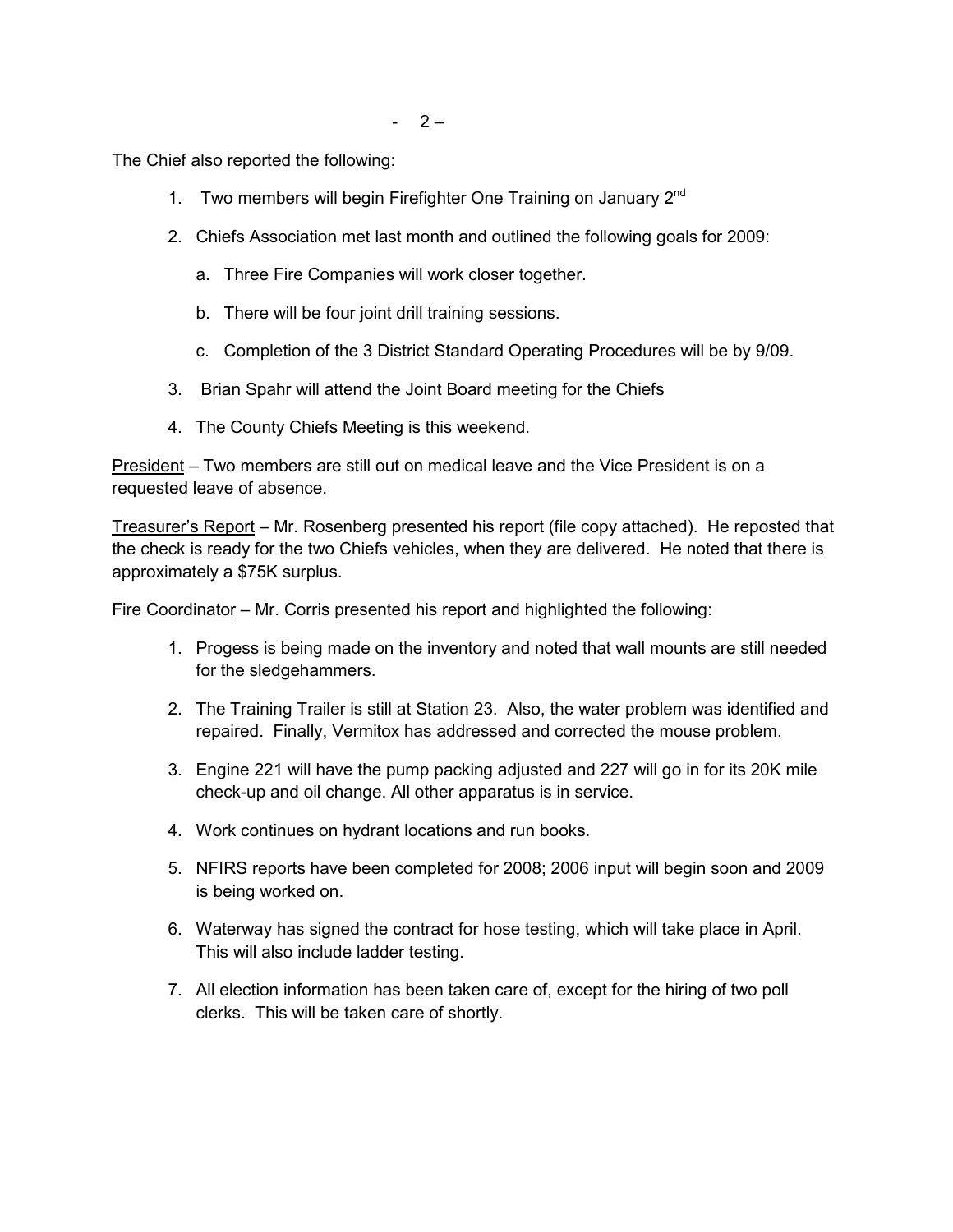Chairman – Mr. Orchard reported the following:

- 1. LOSAP will be sent in this week.
- 2. A meeting will be held with the Department of Health on the EMS Bill.
- 3. Mr. Potts and others met with Assemblywoman Lampet regarding the proposed 5 year plan. He came away with positive feedback for the Districts regarding shared services, proposed amendments for future District budgets and election timelines. This will be discussed at the 3/7 Joint Board meeting.

# Standing Committee Reports –

*Fire Company Liaison –* no report

*Rescue Squad Liaison –* no report

*Public Relations –* The next newsletter is scheduled for Spring but the question remains who will be responsible for it.

*State Association –* The next meeting will be 3/7, with an open agenda. Yearly dues of \$300 will be collected.

*Joint Board* – The next meeting will be on 2/18.

*Insurance –* Mr. Olson reported that the Life Insurance rate quoted at last month's meeting is a quarterly rate. He stated that Cigna will cut the life insurance payout in half at age 70. Another carrier, Harleyville Insurance, has better rates but reduces the payout at ages 65, 70, 75 and up. He is waiting for another quote from Specialty Services and suggested to the Board that they consider going with another carrier, as Cigna has been very difficult to work with. Mr. Orchard stated that he'd like to settle this issue tonight and the Board discussed options. Mr. Rosenberg made a motion to remit a check to Cigna, accepting their \$25K quote, with the understanding that if another carrier can provide a better rate, the Board will cancel Cigna and go with the new carrier. The motion was seconded by Mr. Tarnowski and passed by the Board.

*Station 23* - Mr. Corris stated that Rescue Squad housekeeping is still and issue, however, the Squad did clear the sidewalks after the last snow.

# **Unfinished Business:**

Physicals – in the process.

Chief Vehicles – Mr. Rosenberg reported that the vehicles have been lettered. The Chief stated that he has been trying to get a completion date of2/14, to no avail. He will continue to try to contact the vendor.